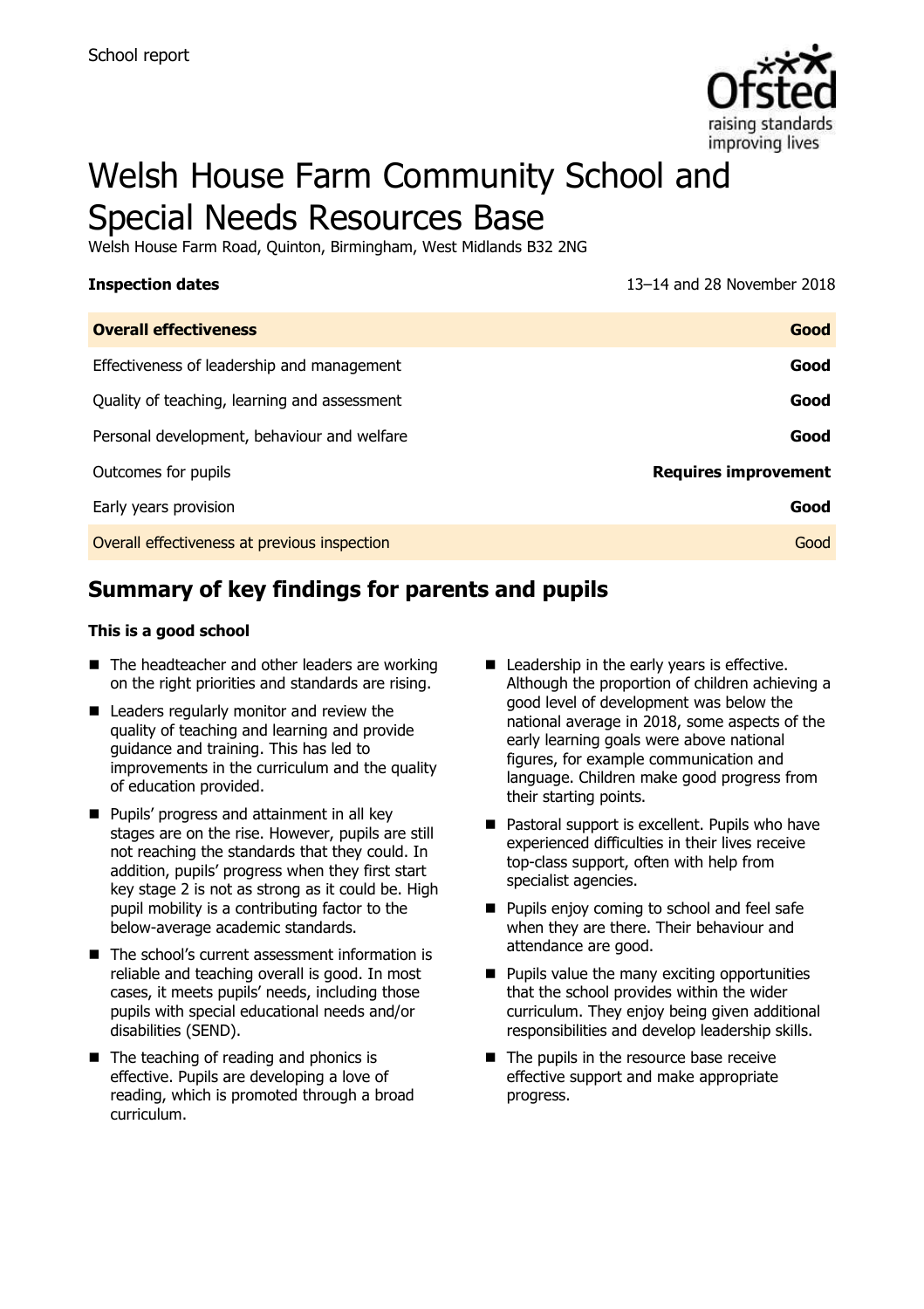

# **Full report**

### **What does the school need to do to improve further?**

- Further strengthen teaching and learning so that academic standards continue to rise by:
	- improving the quality of teaching at the beginning of key stage 2 so that pupils build securely on their key stage 1 achievements
	- continuing to develop and refine the academic support given to those pupils who arrive suddenly during the school year.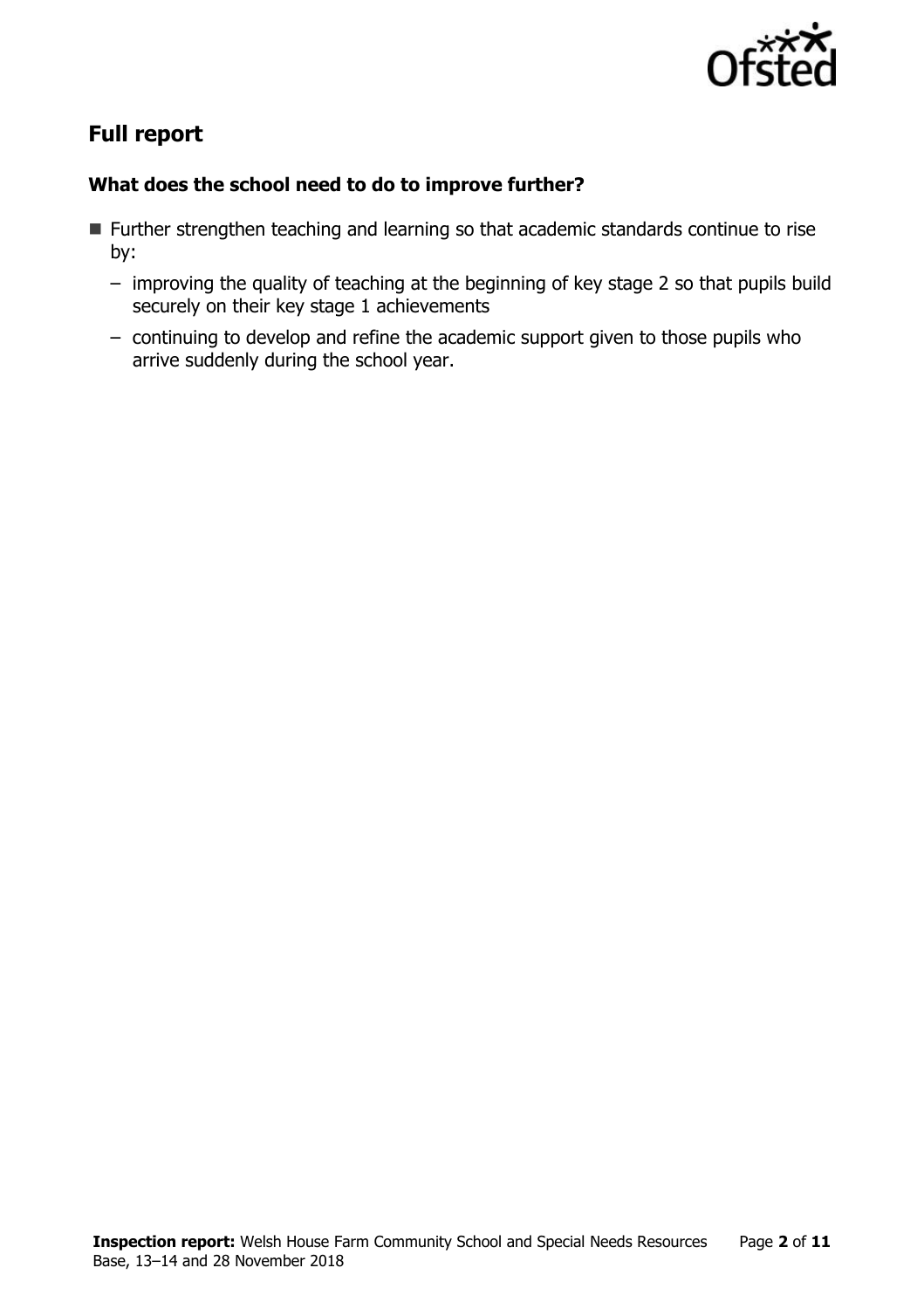

# **Inspection judgements**

#### **Effectiveness of leadership and management Good**

- Leaders, governors and the staff team demonstrate an informed and caring understanding of the school community and the families they serve. The school's motto of 'inspired to grow and flourish' very much describes leaders' approach to the school curriculum. They are committed to providing pupils with subjects and experiences that inspire a love of learning and improve pupils' knowledge and skills.
- To this end, leaders have devised and implemented a broad curriculum, which is enriched by trips to places of interest, both near and far. Teaching and extra-curricular activities in different subjects motivate pupils, open their eyes to the wider world and help them to develop the knowledge and skills they need for their next stage of education. Many such enrichment activities are made possible through the use of pupil premium funds, which are spent wisely. Leaders have, quite rightly, identified that broadening pupils' horizons is an important part of their work to raise aspirations and lift standards.
- Leaders have taken effective steps to improve the quality of teaching, learning and standards in the school. They have taken advice from the local authority and external advisers and devised an effective school improvement plan. As a result, the quality of teaching, which dipped after the previous inspection, has now strengthened and is good. Standards are heading upwards but are still not where they could be and are below national averages.
- Subject leaders make effective use of their time and expertise. They regularly visit lessons, look at books and provide feedback and support to teachers about what is working well and what needs to improve.
- In addition, the school takes part in numerous collaborative events that help to raise expectations for staff and pupils. For example, the school is part of an external project to develop the science curriculum and teachers' subject knowledge. Activities are challenging, informative and interesting. Pupils learn specific scientific vocabulary and make meaningful links between learning in different curriculum areas. Pupils in Year 4, for instance, recently learned about hydroponics and used their mathematics skills to record the information they gathered.
- Leaders responsible for pupils with SEND provide effective leadership and ensure that SEND funding is spent appropriately. Staff receive regular training to make sure that they understand pupils' various, and often complex, learning needs. For example, following recent training on attachment disorders, staff are now more mindful of potential 'triggers' and how to manage difficulties in constructive ways.
- **Parents and carers express positive views about the school and appreciate the** workshops and information events provided for them. A notable feature of the school's work is the extensive range of services and support that the school helps parents to access. Many families arrive suddenly, often with little understanding of English. The school leadership works hard to help newly arrived parents understand the school's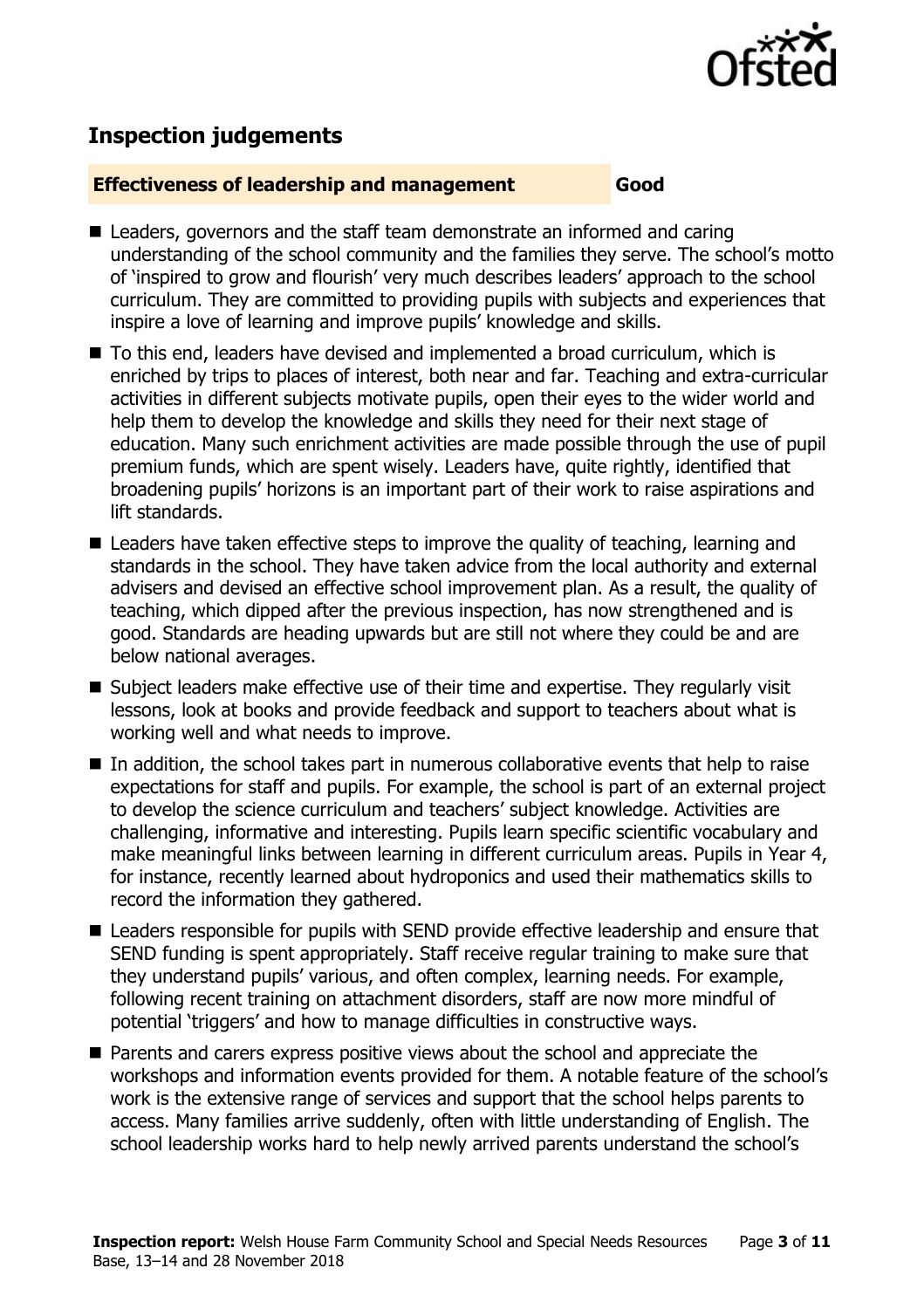

expectations and how they can help their children to cope with change and overcome difficulties.

- Pupils' spiritual, moral and cultural development is very well supported. Pupils learn to respect others and celebrate diversity. As part of a project with Birmingham University, for example, pupils made maps and information leaflets about the local area for asylum seekers and refugees. Another initiative, called 'cultural coffee mornings', involves families coming together in school to share information, food and drink as they chat to one another about their culture and lives. All of this helps to build trust, communication, interest in others and a sense of community.
- Additional funding from the primary physical education and sport grant is spent well to promote sporting opportunities and an enjoyment of sport.

#### **Governance of the school**

- Governors know their school well. They have clear areas of responsibility and are developing their roles within these. Over the last two years, they have established a new and effective leadership team, which is raising standards across the school.
- Together with the headteacher, governors monitor and review the school improvement plan and ensure that appropriate priorities are identified.
- Governors receive regular reports and presentations from the headteacher and other leaders. While governors understand the school's weaknesses and development areas, records from meetings show that some of their questions could be even more probing to hold leaders to account.
- Leaders provide governors with assessment information in an accessible format. Governors do not take this at face value. They make visits to the school to find out about teaching and learning for themselves.

### **Safeguarding**

- $\blacksquare$  The arrangements for safeguarding are effective.
- Leaders have created a positive culture and adopt an 'it could happen here' approach to safeguarding processes. Staff receive appropriate training and regular updates and understand how to follow the school's procedures and processes. Pupils are kept safe and feel safe at school.
- School leaders, including governors, have adopted Birmingham local authority's safeguarding policy. They have recently begun to personalise the policy so that it reflects the school's practices more closely. Leaders have recently introduced an electronic system for recording concerns, which they believe will make record-keeping even more robust.
- Leaders and staff know and understand the school community very well. The curriculum ensures that pupils are taught how to keep themselves safe in school and outside. During this inspection, pupils spoke confidently about what they had learned and how they can keep themselves safe online.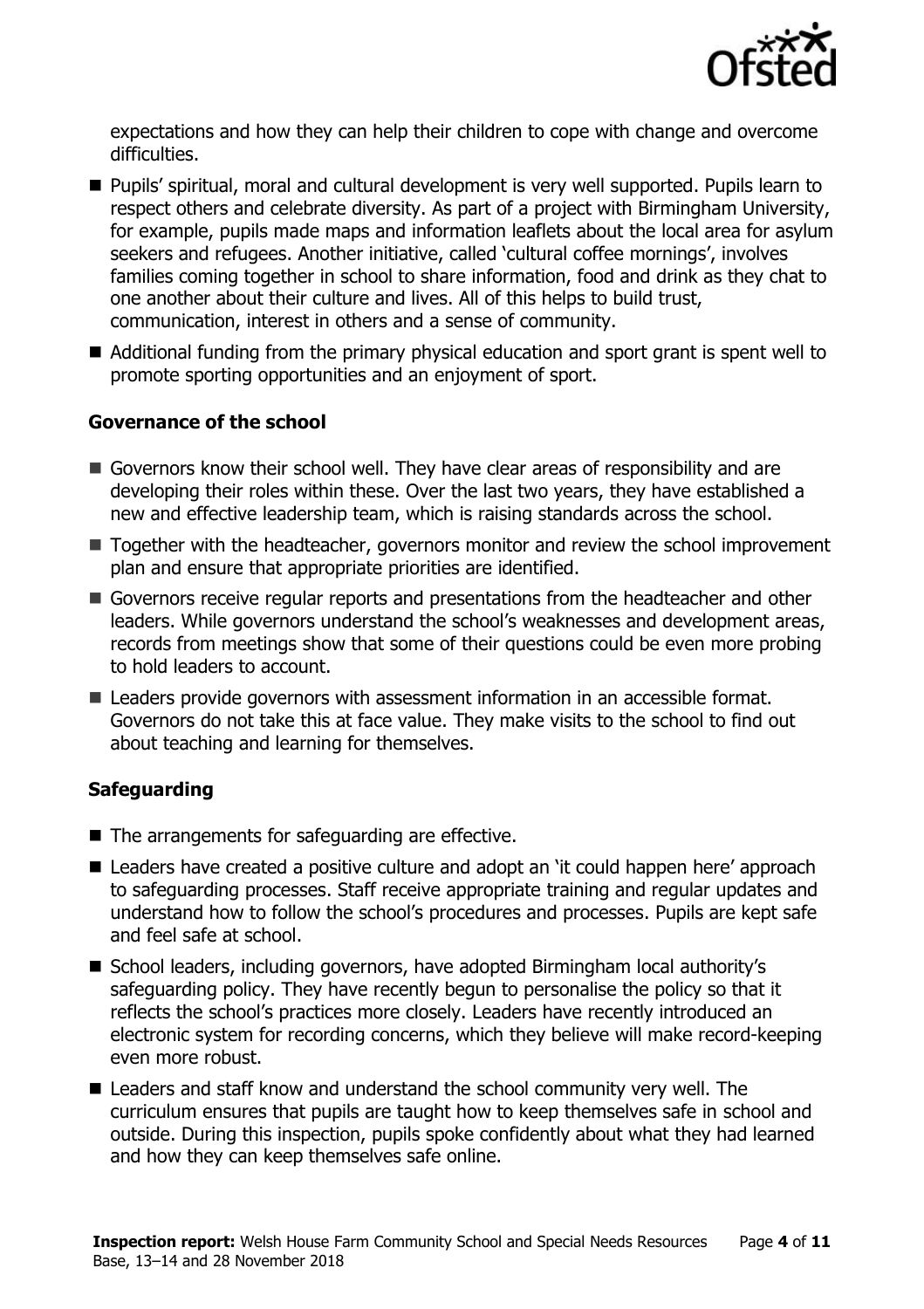

#### **Quality of teaching, learning and assessment Good**

- Improvements in the quality of teaching are leading to better progress and outcomes for pupils. Teaching in most classes is effective. In upper key stage 2, it is very strong. In a few instances, particularly when pupils first start in key stage 2, teaching is not pitched quite right, and time and resources are not used to best effect. Leaders are aware of this and additional training and support are in place.
- Teaching throughout the school promotes an interest in reading. Every classroom is well resourced with reading books, which pupils regularly take home.
- Teachers are skilled at teaching pupils the phonic skills they need to help them with their reading and writing. Highly effective guided reading lessons take place each day, with well-matched reading books and activities that assist pupils' progress in reading. Teachers provide many opportunities throughout the curriculum for pupils to practise their phonics skills.
- Overall, writing is taught well. Pupils develop the skills they need to improve their writing effectively. They have many opportunities to write at length in different subjects across the curriculum.
- Systematically planned lessons in mathematics enable pupils to acquire knowledge in a logical sequence. Work in books shows that pupils regularly apply what they know to solve challenging mathematical problems. Consequently, they are developing their skills and their progress is improving. In addition, pupils say they enjoy the extra mathematics activities that run during lunchtimes. These 'maths clubs' help pupils to catch up with aspects of learning and develop their competence and confidence.
- $\blacksquare$  Most teachers are skilled at planning support for individual pupils who have specific learning needs. Capable and informed teaching in the resource base enables pupils with SEND to move on in their learning at an appropriate rate.
- Teaching assistants are deployed effectively to support pupils in lessons and in small groups. They work well with teachers and pupils and make a valuable contribution to learning.
- $\blacksquare$  Homework is set regularly across a range of curriculum subjects. During this inspection, pupils proudly told inspectors about their homework, which they clearly enjoyed completing and found helpful. Parents, too, value the support they are given, such as that provided in workshop events, to help them understand the school's approach to homework and learning.
- A significant proportion of pupils arrive suddenly during the school year. Teaching has to respond quickly to these pupils' many and varied needs. It is largely successful in doing so, and the pastoral support for pupils with little or no spoken English is an evident strength. Nevertheless, there is still room to refine aspects of teaching so that these pupils' academic needs are met with the same efficiency as their welfare needs.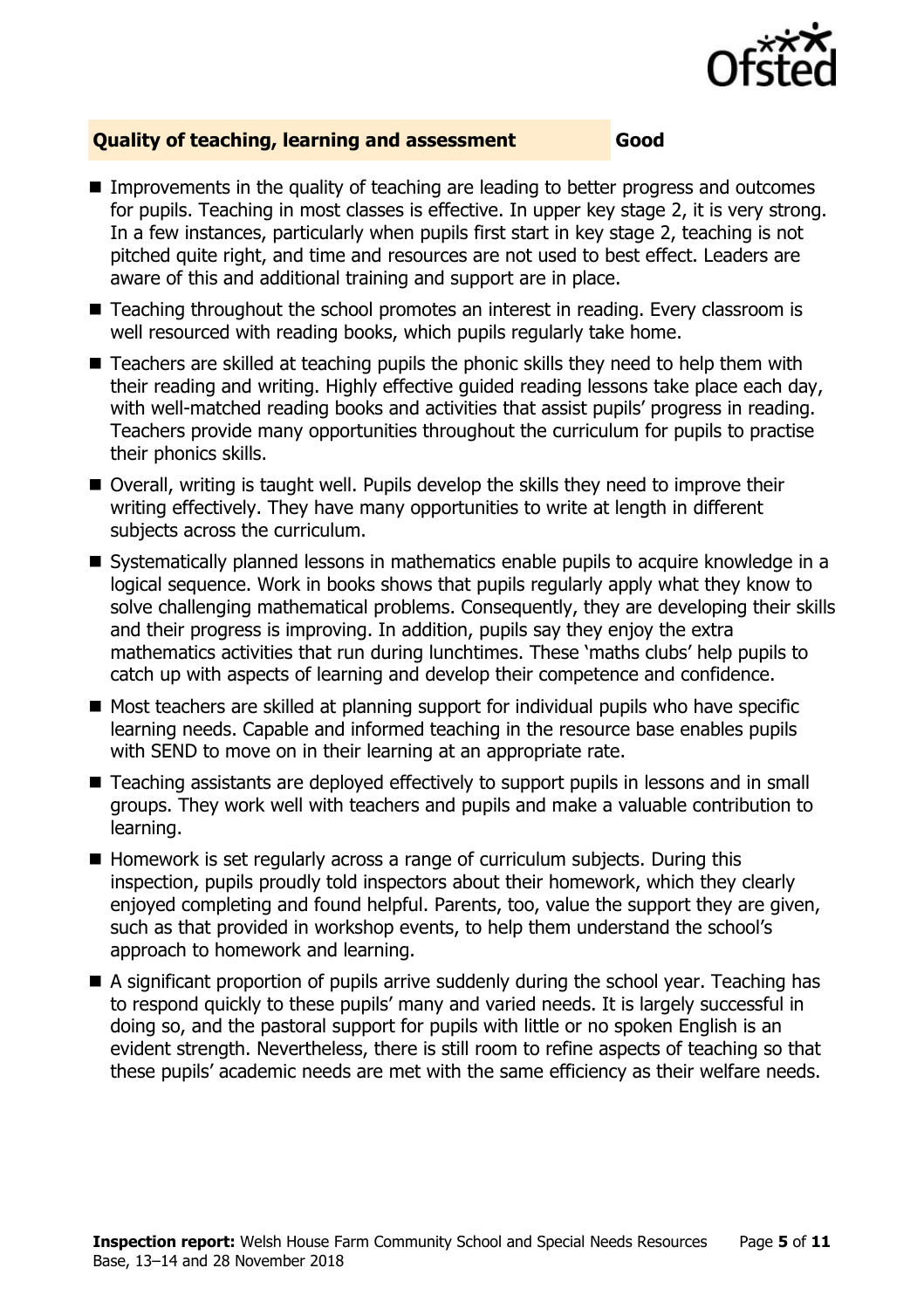

### **Personal development, behaviour and welfare Good**

#### **Personal development and welfare**

- The school's work to promote pupils' personal development and welfare is outstanding.
- The school provides pupils with an exceptional level of pastoral care and welfare support. Pupils who have experienced upheaval, trauma or conflict in their lives receive bespoke programmes of support to help them and their families make the most of schooling and develop resilience. The school's 'young interpreters' work, for example, enables pupils to develop leadership skills, assist others and feel valued and successful.
- Indeed, leaders have created a huge range of opportunities for pupils to develop leadership skills and work on projects that help them gain feelings of self-worth and respect. Furthermore, the school has invested time and resources in projects and activities that promote pupils' mental health and well-being. A sanctuary workshop and recent work carried out during a 'refugee week' helped all in the school community to consider the hardships that others can face and the impact it has on their lives. Consequently, pupils develop empathy and compassion and are prompted to think about what they can do to help others.
- There is a very active school council and a well-established buddy system. Pupils act as sports leaders and science ambassadors. Pupils make real decisions about the school life and are proud to take on these roles, which they carry out with evident enthusiasm.
- All staff and governors understand the importance of providing pupils with experiences that help them develop their personal and social skills and a deeper understanding of the world around them. Pupils benefit from an extensive and carefully planned range of educational visits and regular music tuition funded by the school.
- Leaders arrange participation in numerous external projects. Through these projects, pupils learn to respect other people's ideas, cultures and points of view. For example, during discussions with an inspector, older pupils helped younger pupils to express their opinions in a sensitive and respectful way.
- **Pupils learn about different types of bullying and how to act responsibly to keep** themselves safe. They feel confident about reporting any concerns of bullying to an adult and know how to keep themselves safe online.
- **Pupils throughout the school are confident. They are polite and interested in others.** Consequently, the school is a warm and welcoming place in which to work and learn.

#### **Behaviour**

- The behaviour of pupils is good.
- **Pupils are eager to come to school, get along well with one another and are rarely** absent.
- **Pupils take pride in their work and themselves. They enjoy wearing their new school** uniform, which they helped to design.
- **Pupils also helped to develop a new behaviour policy and are confident that this will**

**Inspection report:** Welsh House Farm Community School and Special Needs Resources Base, 13–14 and 28 November 2018 Page **6** of **11**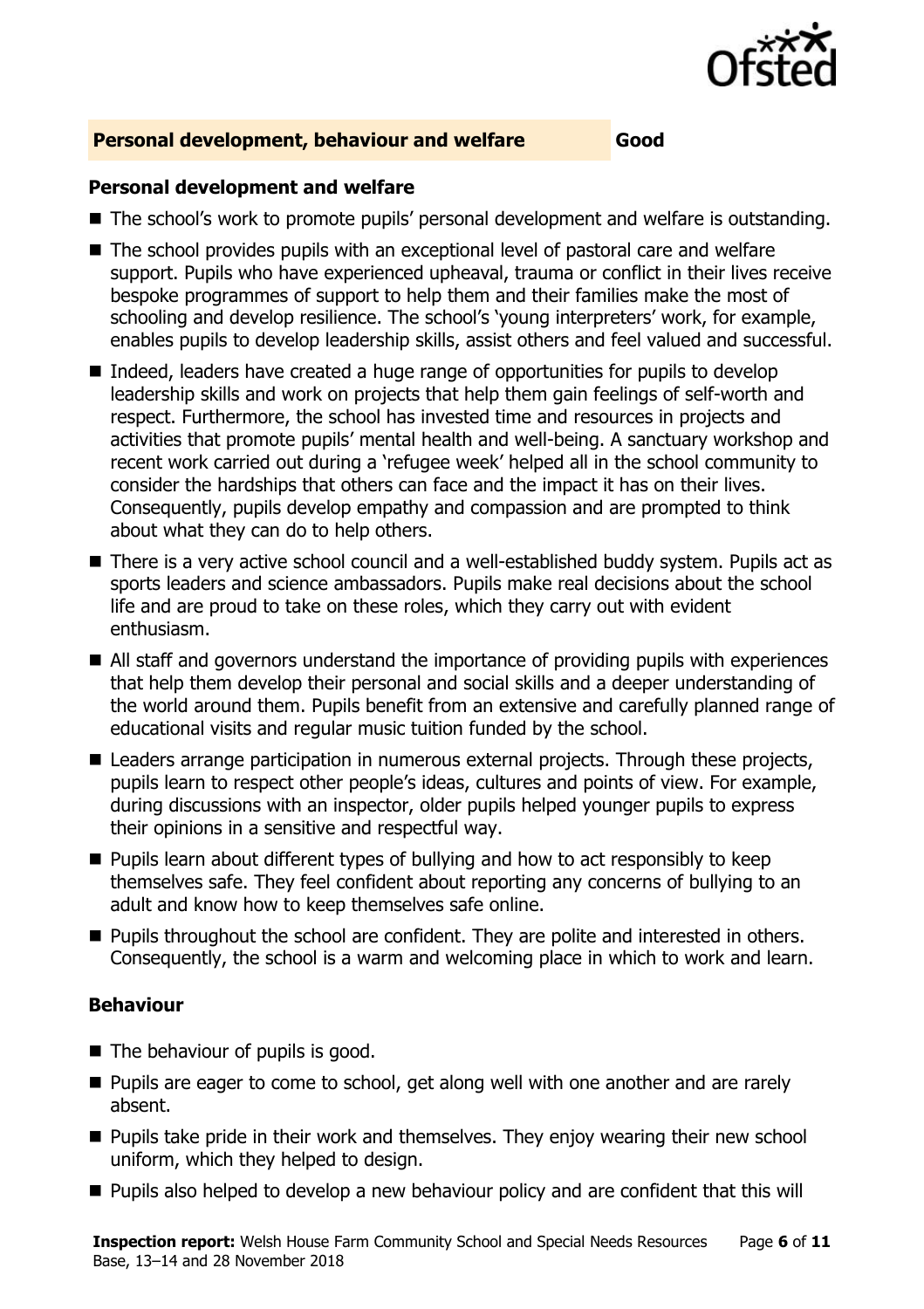

further improve behaviour in the school. They understand the school's rules and follow them. As a result, behaviour in school and at playtimes is good. Pupils come into class ready to learn.

■ Most pupils attend regularly. Recent attendance figures are in line with the national average.

#### **Outcomes for pupils Requires improvement**

- A significant feature of this school is its transient pupil population. Many pupils start or leave the school at different times during the year. In the current Year 6, for example, only about one third of pupils have spent their entire primary education at the school, with two fifths joining during the key stage 2 years. Furthermore, pupils often enter the school with skills below those expected for their age and/or with little or no understanding of English. Currently, there are 32 different languages spoken in the school.
- On top of this, some pupils arrive suddenly from overseas or because they have moved to temporary housing in the area. In several cases, these pupils have experienced trauma or significant hardship in their lives. All these factors have an impact on the school's results in reading, writing and mathematics, which are below average at the end of both key stages.
- The school's published progress measures for recent years are also below average. However, inspection evidence shows that key stage 1 assessment in the past was not wholly reliable. This means that these measures are largely meaningless as they are based on inaccurate starting points.
- Unpicking the complex picture of pupils' achievement at this school is, therefore, difficult. It is clear, however, that some pupils make good progress overall and reach the standards expected for their age. In fact, some pupils make excellent progress, often in a short space of time because they are only in the school for one or two years before they leave.
- In other cases, however, pupils' academic progress is more limited. There are two main reasons for this. First, progress tends to slow in Year 3 and some pupils then find it hard to catch up. Second, in some cases, the school prioritises pastoral support to help pupils manage their feelings and deal with the difficulties they have faced, and their academic needs take second place. While this is understandable, there is still scope for the school to develop and refine academic support for pupils who arrive suddenly and in need.
- That said, school leaders have worked hard to improve the quality of teaching. As a result, pupils' attainment at the end of key stage 2 in 2018 was higher than that seen in 2017.
- Work in current pupils' books shows that standards are continuing to improve. In addition, by engaging in shared moderation activities with other schools and the local authority, leaders have ensured that current school assessment information is reliable.
- In the younger year groups, there is evidence of some sustained improvements. In the Year 1 phonics screening check, for instance, the proportions of pupils reaching the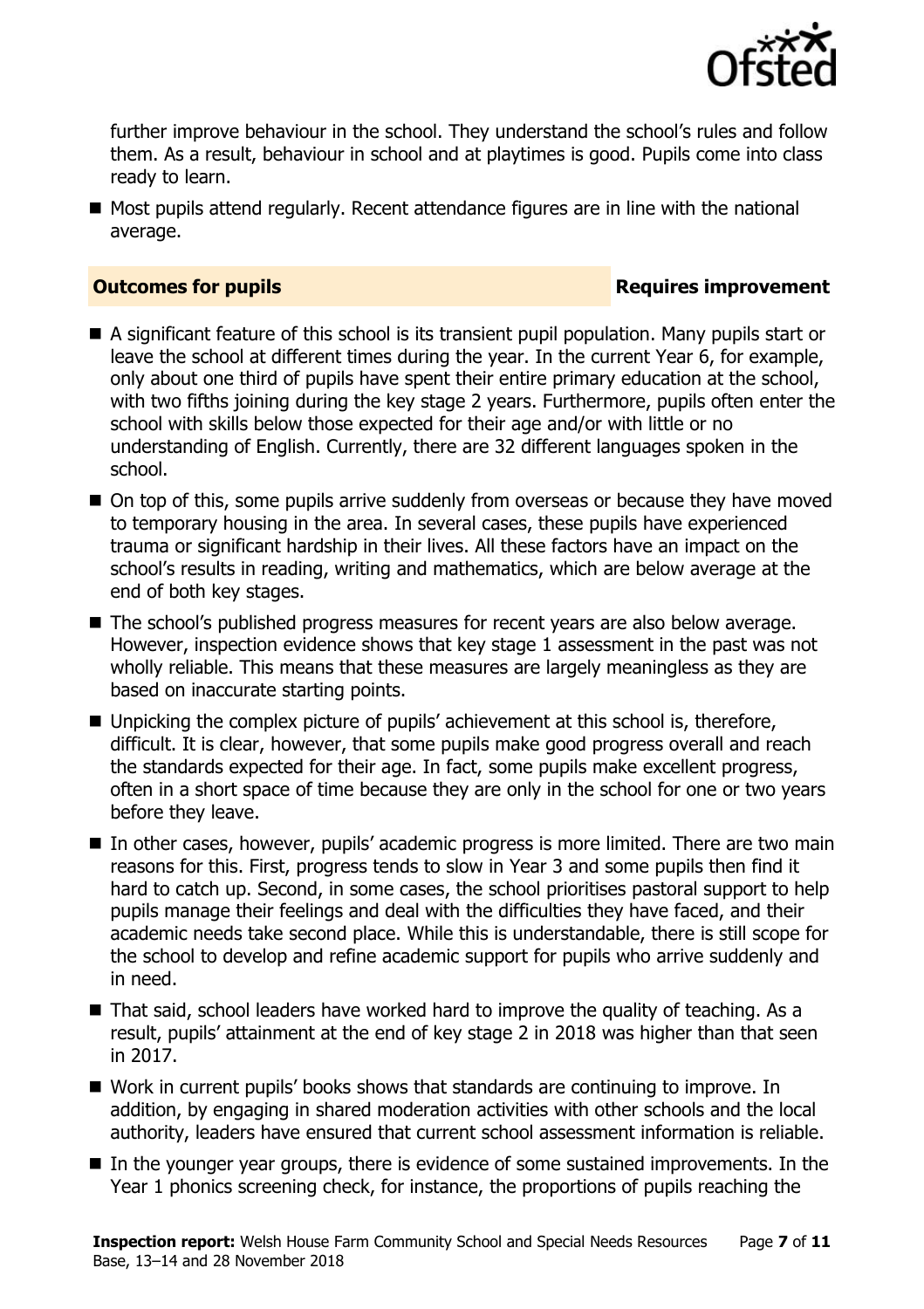

expected standard for their age were above national figures in both 2017 and 2018.

- The proportion of disadvantaged pupils is significantly higher than the national average. Leaders use the pupil premium funding well to plan effective teaching and support for eligible pupils. Overall, there is little difference between the outcomes for disadvantaged pupils and other pupils in the school at the end of each key stage.
- Similarly, the proportion of pupils in school with SEND is higher than the national average. Highly focused support helps these pupils to access work and cope with school life.

#### **Early years provision Good Good**

- Many children start school with levels of knowledge, experience and skills well below those typically expected for their age. They quickly learn the school's routines, become increasingly independent in their learning and play and make good progress. Relationships between adults and children are strong and children's behaviour is good.
- Leaders monitor and review the quality of teaching and learning regularly. This is having an impact on raising standards. Last year, for example, teachers focused on improving children's communication and language skills, which resulted in 84% of children achieving the prime learning goals in this area. Even so, and despite the good progress made in early years, the proportion of children reaching a good level of development and being ready for learning in Year 1 was below the national average.
- Teachers and teaching assistants record evidence of children's progress carefully using an online system. Teachers use these assessments to plan and deliver effective lessons and support, which are well matched to children's needs and interests. Parents receive regular information about their children's progress and come into school to look at their work. Leaders are now planning to give parents access to the online system to improve the flow of information between home and school.
- Good teaching, supported by effective leadership, means that children make good progress. For example, children's work in Reception clearly demonstrates their progress over a term from early mark-making to then being able to write their names independently. Children can use their phonics knowledge to spell simple words such as 'cap' and 'mat' in their free writing.
- The early years classrooms and outdoor spaces provide well-organised areas for children to develop their skills through play and other activities. During this inspection, for example, the outdoor stage was well used by a group of children who were singing number rhyme songs to other children, who were an attentive and appreciative audience.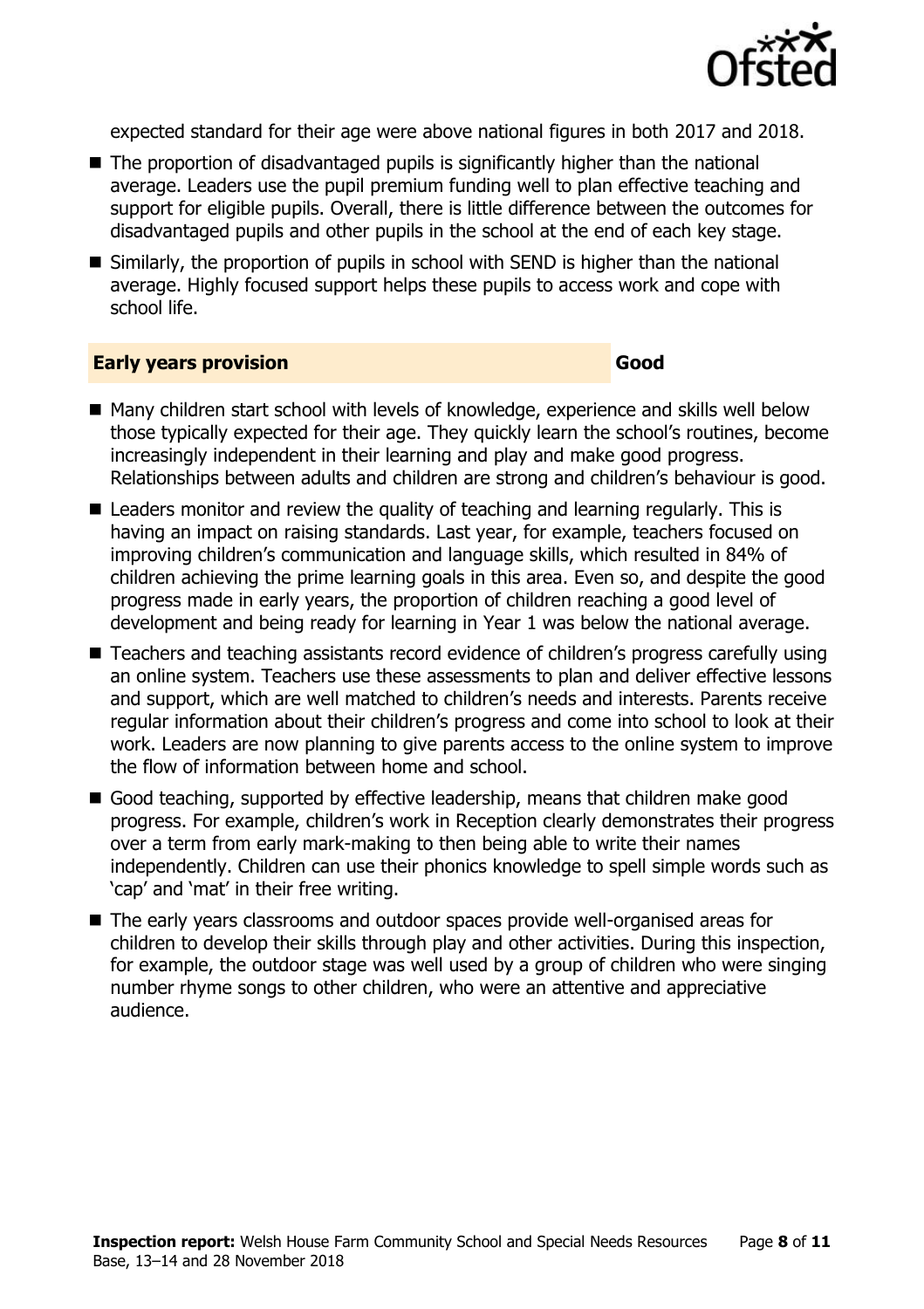

# **School details**

| Unique reference number | 103295     |
|-------------------------|------------|
| Local authority         | Birmingham |
| Inspection number       | 10047411   |

This inspection of the school was carried out under section 5 of the Education Act 2005.

| Type of school                      | Primary                            |
|-------------------------------------|------------------------------------|
| School category                     | Maintained                         |
| Age range of pupils                 | 3 to 11                            |
| <b>Gender of pupils</b>             | Mixed                              |
| Number of pupils on the school roll | 246                                |
| Appropriate authority               | The governing body                 |
| Chair                               | Sarah Freeman                      |
| <b>Headteacher</b>                  | <b>Bridget Jay</b>                 |
| Telephone number                    | 0121 464 4355                      |
| Website                             | www.welshhousefarm.bham.sch.uk     |
| <b>Email address</b>                | enquiry@welshhousefarm.bham.sch.uk |
| Date of previous inspection         | 5-6 December 2013                  |

### **Information about this school**

- The school is a small one-form entry primary school. Pupils come from a range of heritages and backgrounds. English is a second language for many pupils in the school.
- The school has a transient population with an above-average proportion of pupils leaving and joining the school throughout the school year.
- The school has a cognition and learning additional resource base, which caters for 14 pupils with SEND. The proportion of pupils with SEND is above the national average.
- The proportion of disadvantaged pupils is higher than the national average.
- The school is supported by an education improvement adviser commissioned by the local authority.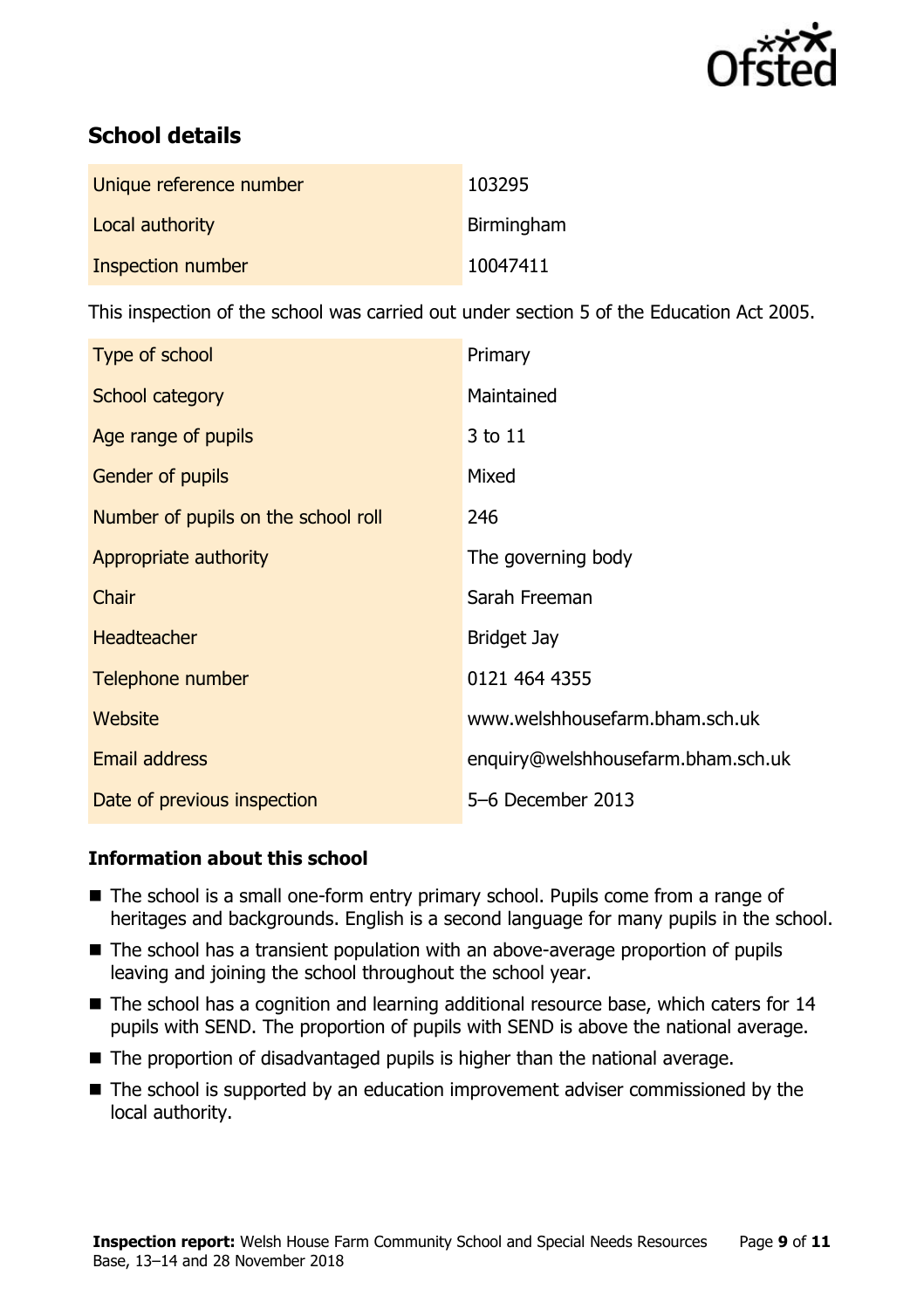

# **Information about this inspection**

- The inspectors, accompanied by senior leaders, observed learning throughout the school.
- The inspectors talked to pupils from different year groups and considered responses to the school's internal pupil questionnaire. The inspectors talked informally to pupils at the beginning of the day, at lunchtime and around the school.
- Meetings were held with the headteacher, the deputy headteacher, the assistant headteachers and two members of the governing body.
- The inspectors, together with school leaders, scrutinised work in pupils' English and mathematics books. They discussed how well pupils are learning and the progress they are making.
- The inspectors looked at a range of documents provided by the school, including the school's self-evaluation, assessment information, intervention plans, improvement plans, and records relating to behaviour, attendance, admissions and safeguarding.
- The inspectors spoke informally to parents at the start of the school day. The lead inspector took account of the responses to Ofsted's online questionnaire, Parent View, including six free-text comments.
- The lead inspector considered the 33 responses to the staff questionnaire and spoke to staff to gather their views about the school.
- On 28 November 2018, one of Her Majesty's Inspectors returned to the school to gather more evidence about the school's effectiveness. He observed teaching in different year groups, looked at pupils' work and assessment information, and spoke with leaders and staff. In addition, he examined school records and spoke with an external educational consultant.

### **Inspection team**

| Amanda Clugston, lead inspector | <b>Ofsted Inspector</b> |
|---------------------------------|-------------------------|
| Martin Pye, lead inspector      | Her Majesty's Inspector |
| <b>Susan Hickerton</b>          | Ofsted Inspector        |